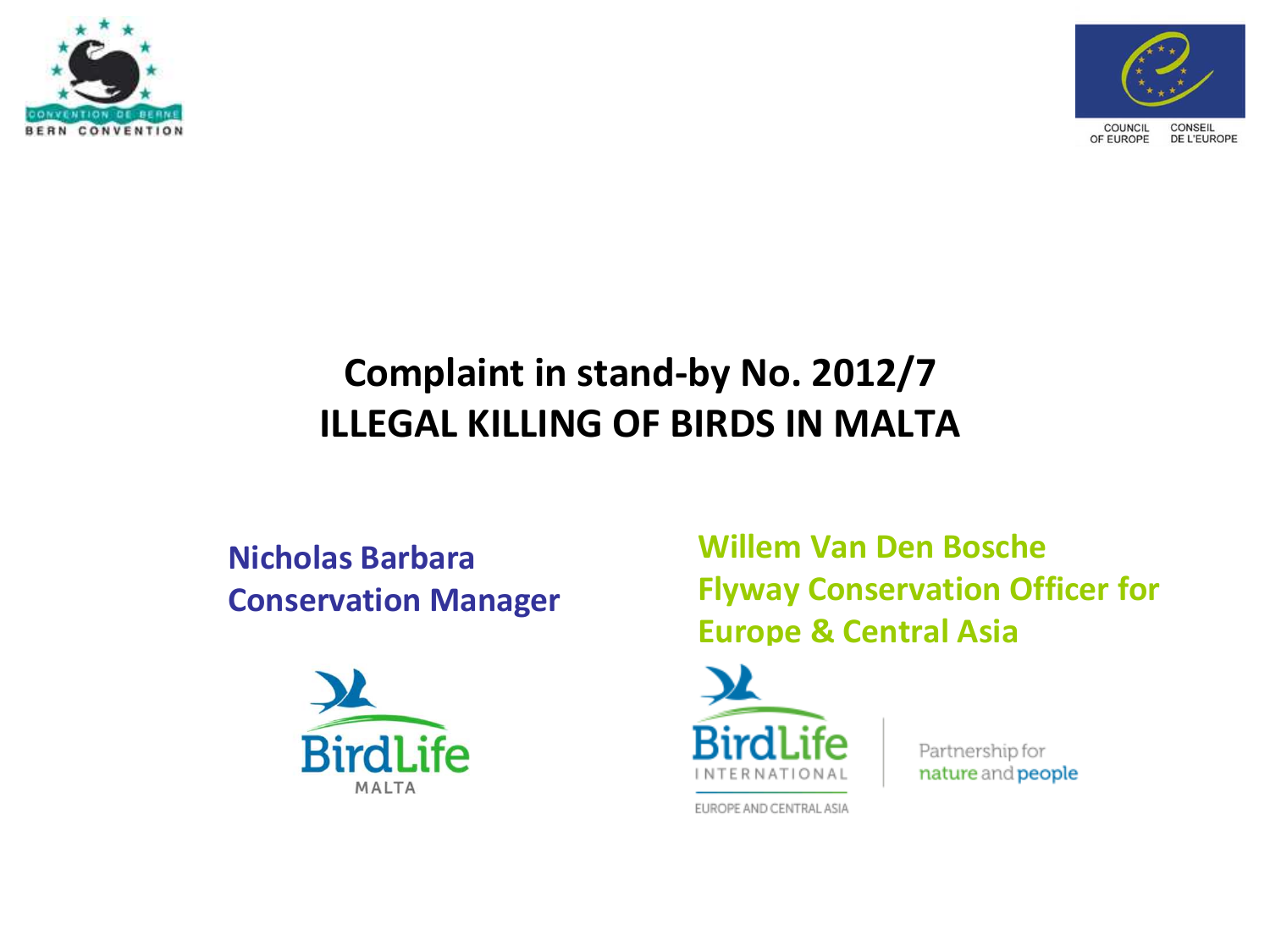**Complaint in stand-by – Presumed illegal killing of birds in Malta – progress so far**



Complaint started with a private individual in 2012 claiming that Malta is in breach of Articles 6, 7, 8 and 9 of the Bern Convention (i) illegal hunting of protected species (as reported by BLM and CABS) (ii) legal hunting of 'endangered' species (German redlist and EC action on spring hunting)

Since 2012, various updates provided by Maltese government and BirdLife Malta concerning:

- **(i) Enforcement over illegal killing**
- **(ii) Policy and legislative measures to guarantee effective enforcement and protection**
- **(iii) The application in theory and in practice of derogations to the Birds' Directive (spring hunting & trapping)**

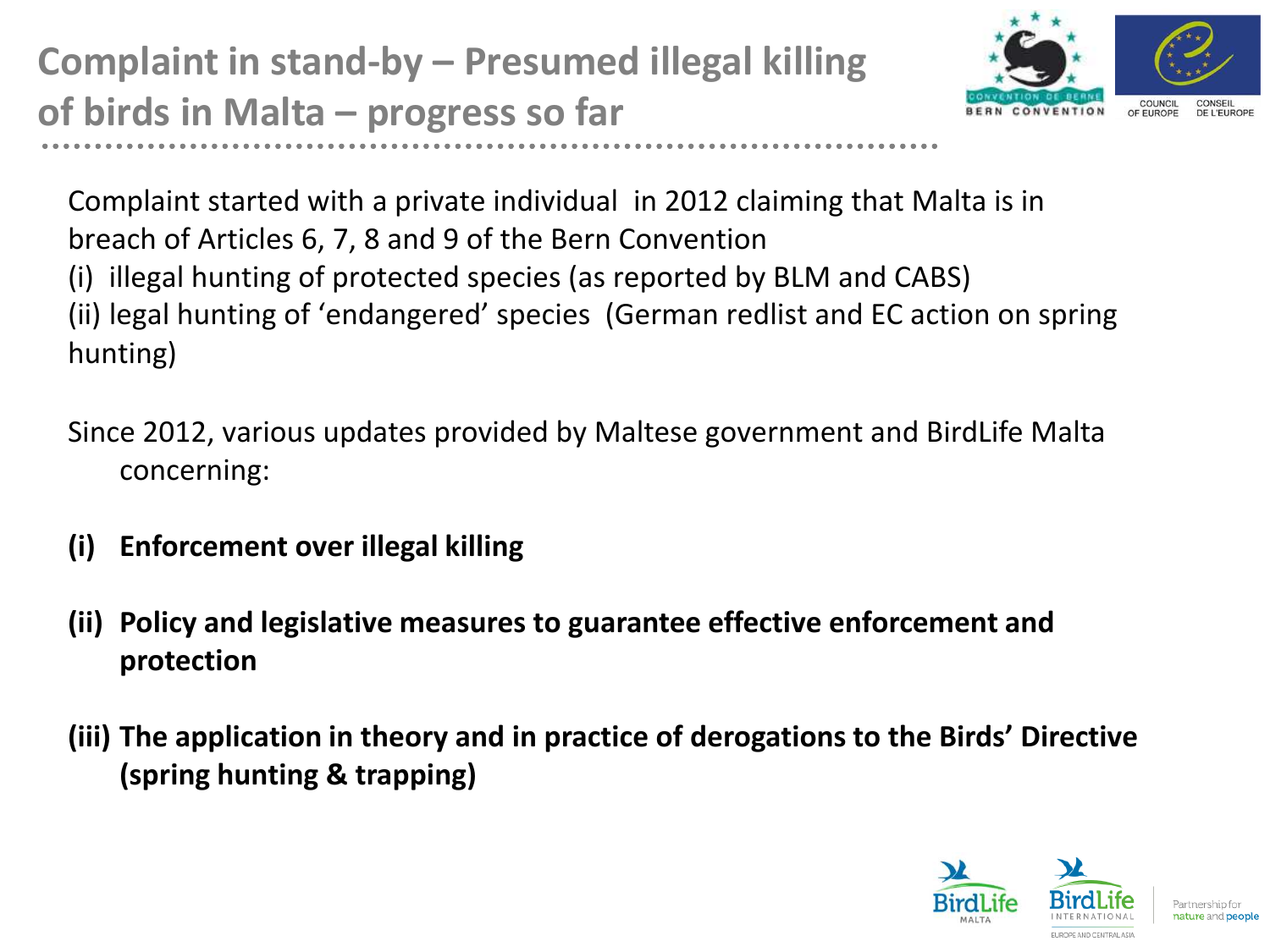## **Enforcement over illegal killing**



Overall improvement in illegal killing situation perceived as evident by:

a) overall reduction of cases involving shot birds found by members of public b) overall reduction in witnessed illegal killing incidents

However situation remains **precarious** given:

a) Appearance of rare migrants still resulting in incidents despite high penalties associated with illegal killing

b) still no sign of an independent wildlife crime unit

c) assumption of enforcement powers by the Wild Birds Regulation Unit by changes in legislation – resulting in a situation where policy making and enforcement is within the same government unit (currently being challenged by BirdLife Malta)

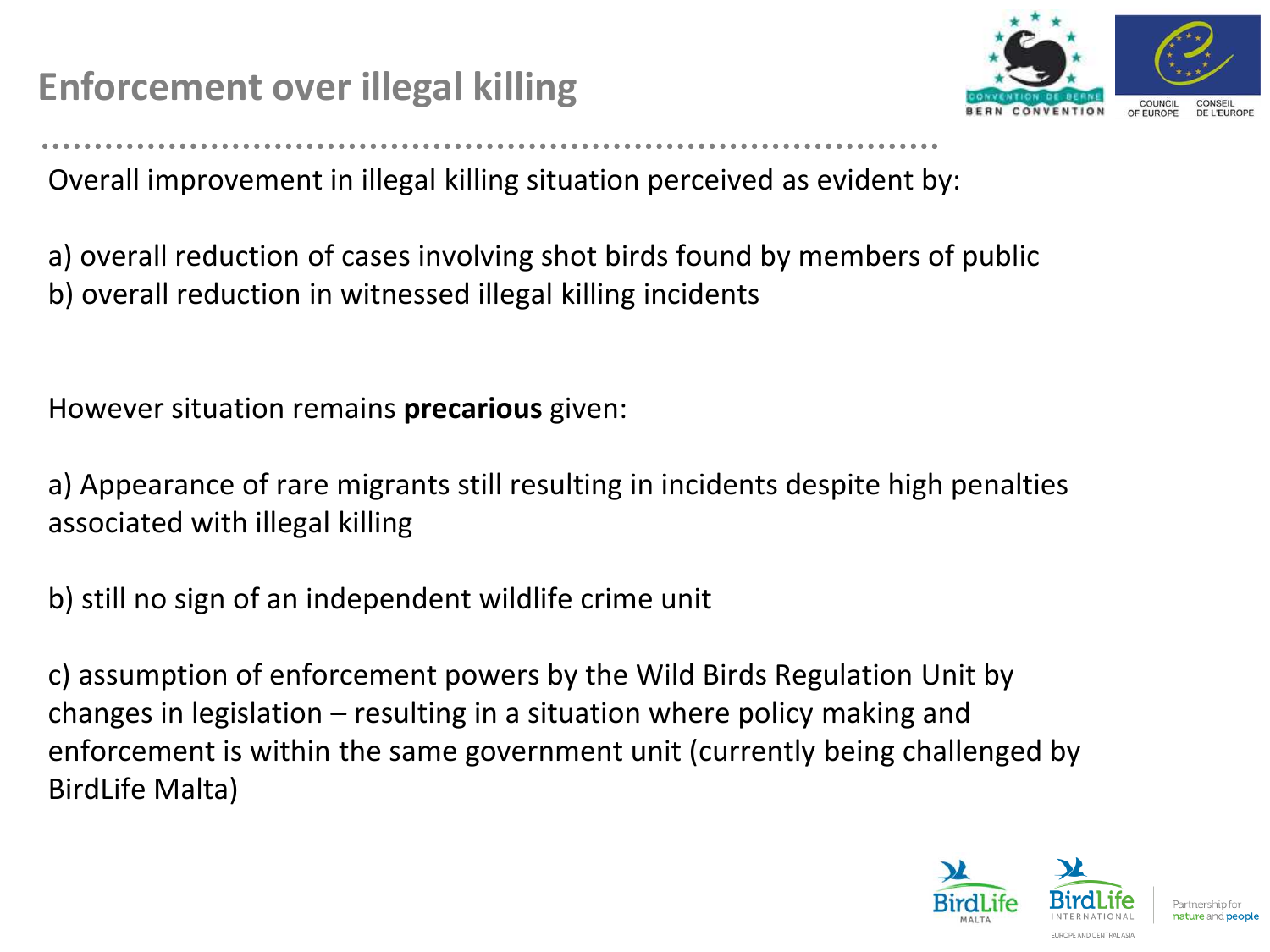### **Enforcement over illegal killing – contrasts from Sep/Oct 2015**





**16th September 2015** - Three shot birds recovered in a single day



**1 st September to 11th October** – Six shot birds received in total (a relative low)





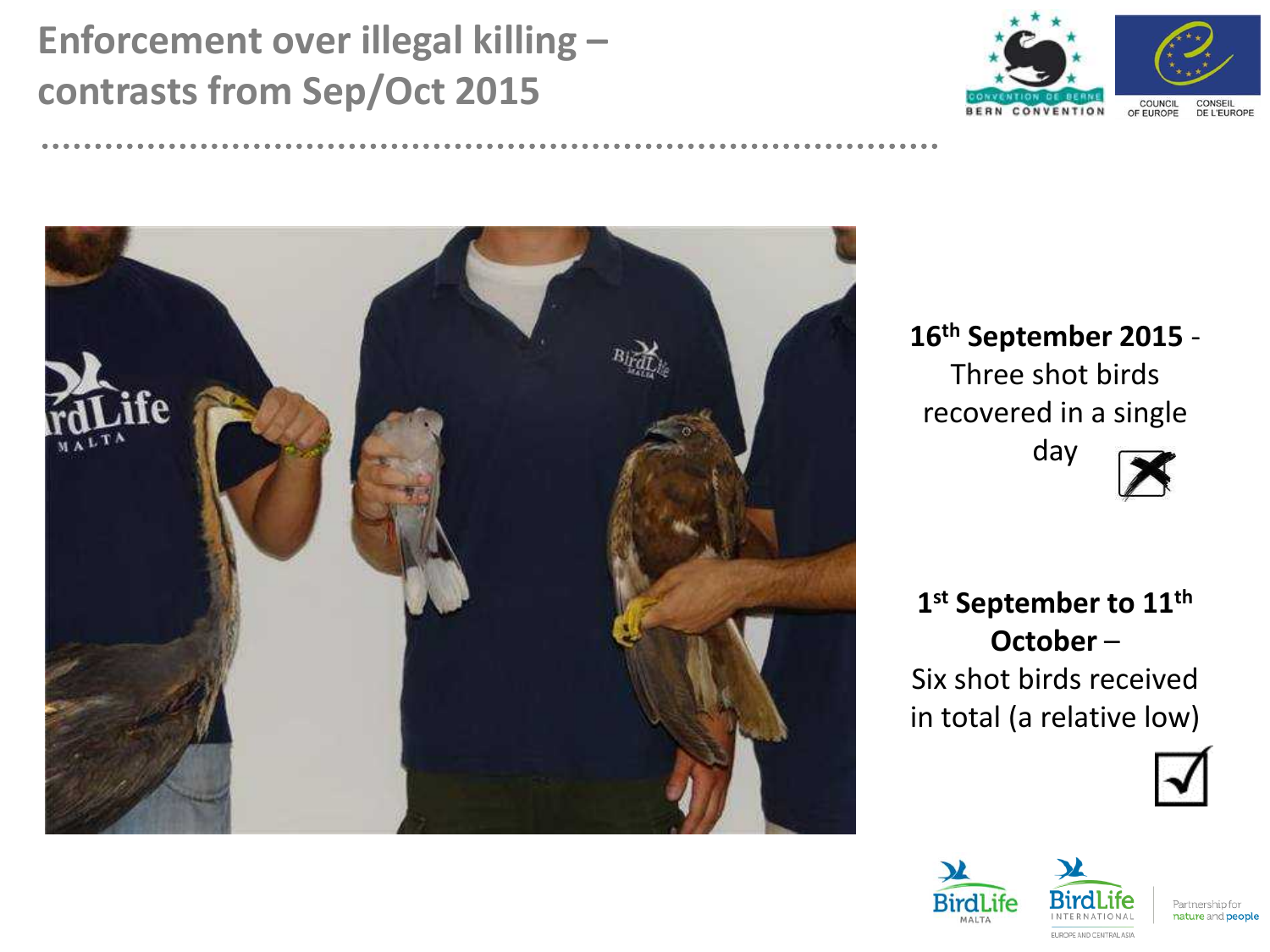### **Enforcement over illegal killing – contrasts from Sep/Oct 2015**







**24th September 2015** – Two Eurasian spoonbills shot



#### **25th September 2015** -

Juvenile satellite-tagged Egyptian Vulture from Italian re-introduction project guarded overnight and left

safely





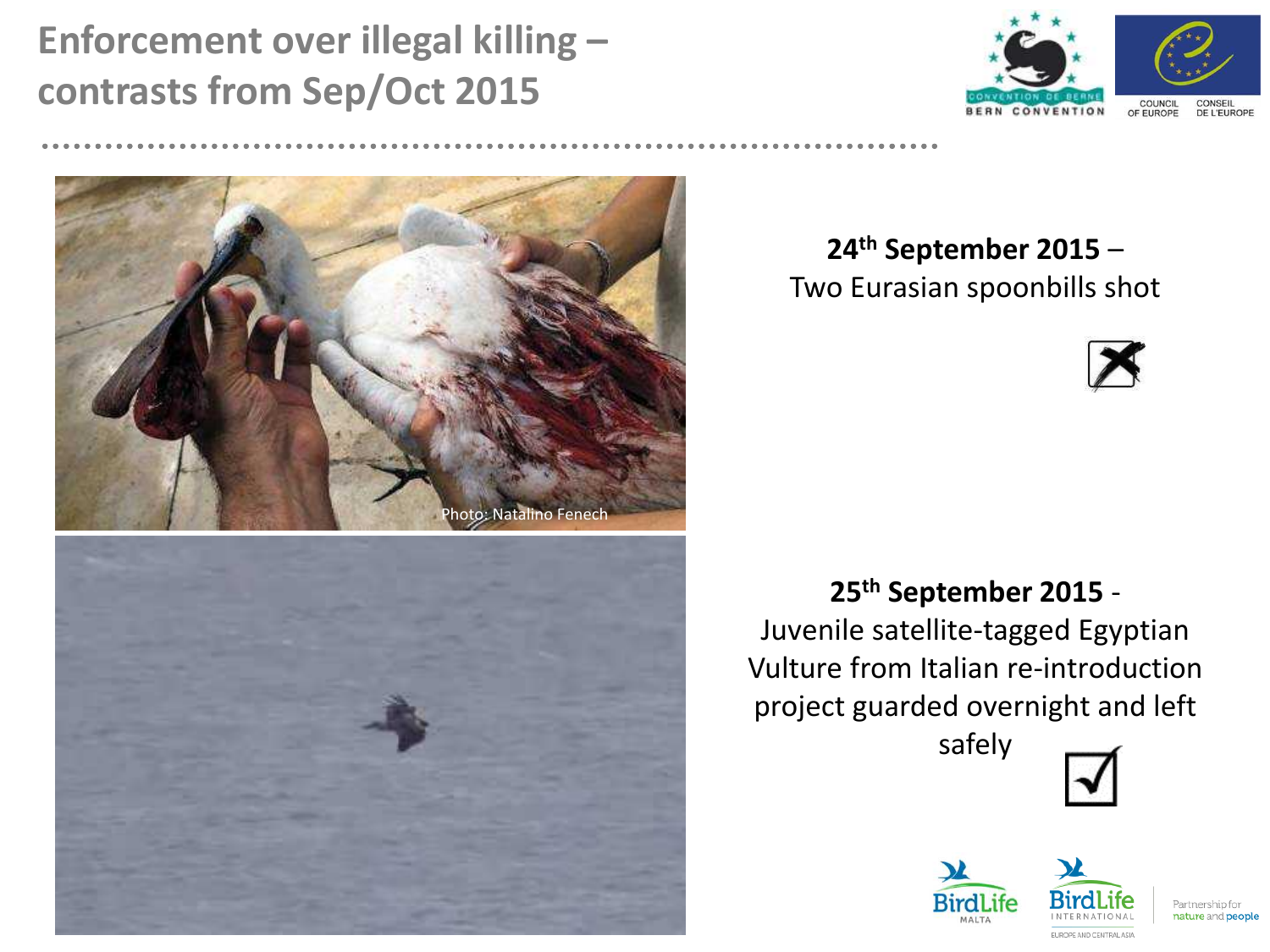## **Enforcement over illegal killing – contrasts from Sep/Oct 2015**





**Malta, 2nd October 2015** – 9 White Storks from Swedish re-introduction programme roost overnight safely

**Gozo, 3rd October 2015** – 2 White Storks possibly from same Swedish project shot at metres away from residence, one seen being killed and taken

away





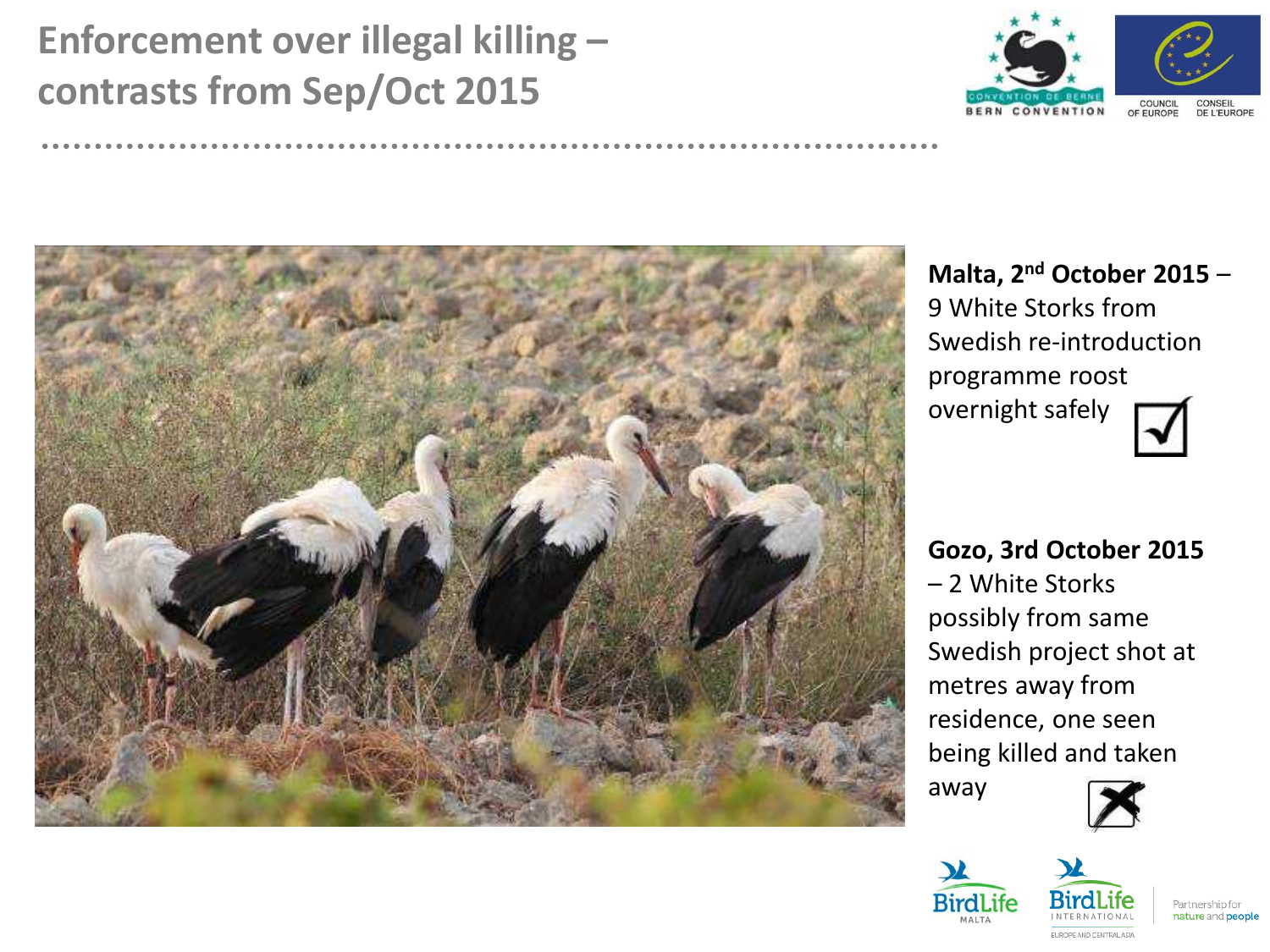### **Policy and legislative measures – the 3pm curfew**

- In 2013, Maltese government's Wild Birds Regulation Unit shifted a hunting curfew aimed at protecting roosting birds of prey during their peak autumn migration from 3pm to 7pm – practically rendering the curfew obsolete.
- Justifications provided by Wild Birds Regulation Unit were that: (i) illegal killing is on the decrease (ii) Since this curfew was enacted no increase in incidents were exhibited
- BirdLife Malta has counter-argued this proposal mainly because: (i) Birds of prey exhibit roosting behaviour as early as 3pm (ii) Hunting peak hours for legal game is during the early morning so measure does not affect hunting effort (iii)Curfew ensures more control over hunting in the afternoon which is more likely targeting protected species
- Bern Convention in its letter of May 2015 asked Maltese government to reconsider 3pm curfew
- Curfew not reinstated for reasons of low illegal killing rather than precaution or exhibited behaviour of protected species





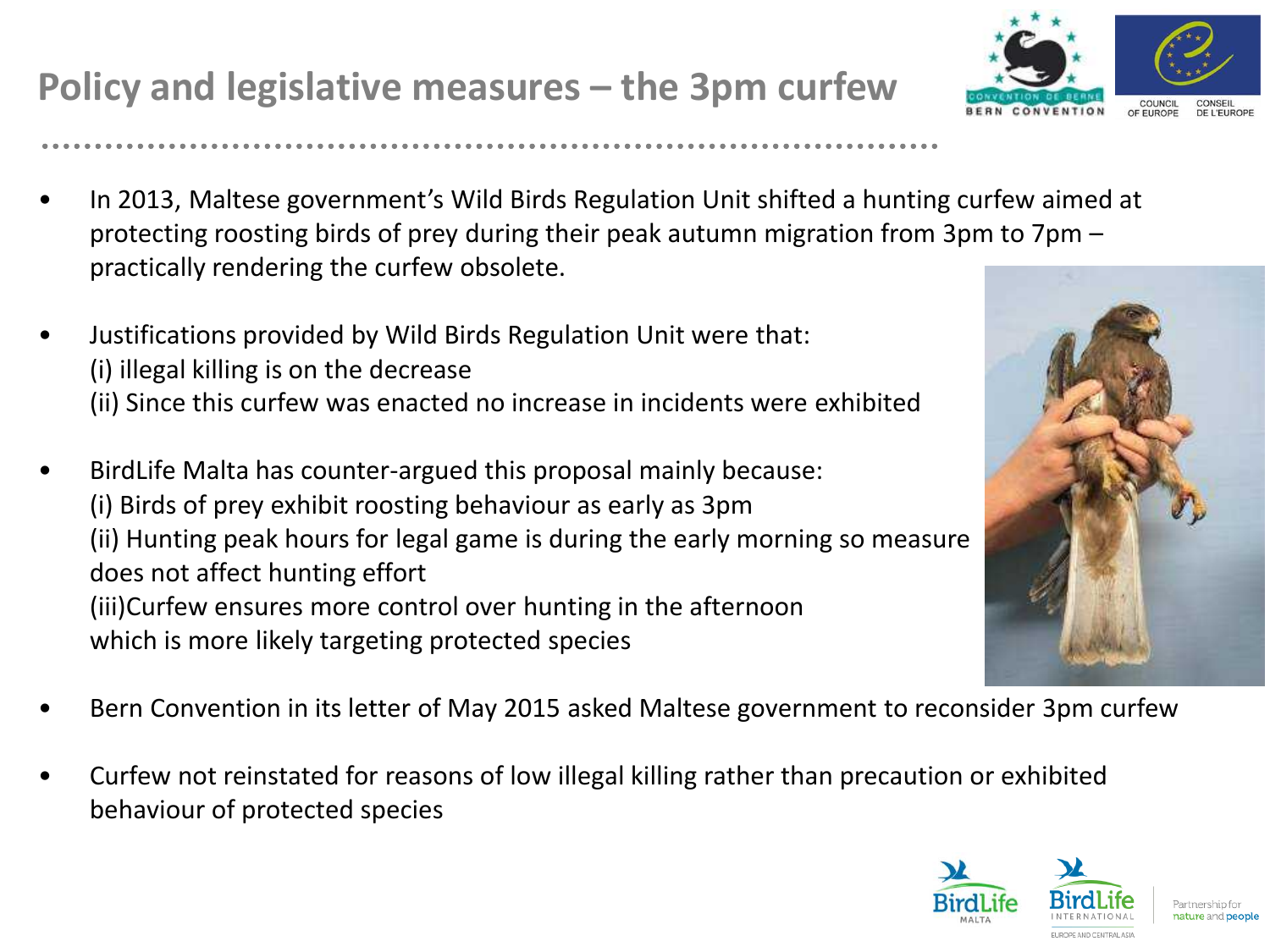

Past concerns highlighted: (i) **Autumn hunting season is a suitable alternative** (ii) Quotas of Turtle Dove and Quail poorly controlled (iii) Hunting impact a serious concern on declining conservation status of Turtle Dove and Quail (iv) Illegal killing heightened during open season (v) Framework legislation and its application not in line with Art. 9(1)c of Birds Directive Season in breach of Articles 6 and 7 of Bern Convention

2015 developments:

Study commissioned by Maltese government reveals a greater influx of Common Quail during 3 months of autumn hunting season compared to 3 weeks of spring hunting season – **an autumn hunting season remains a suitable alternative**

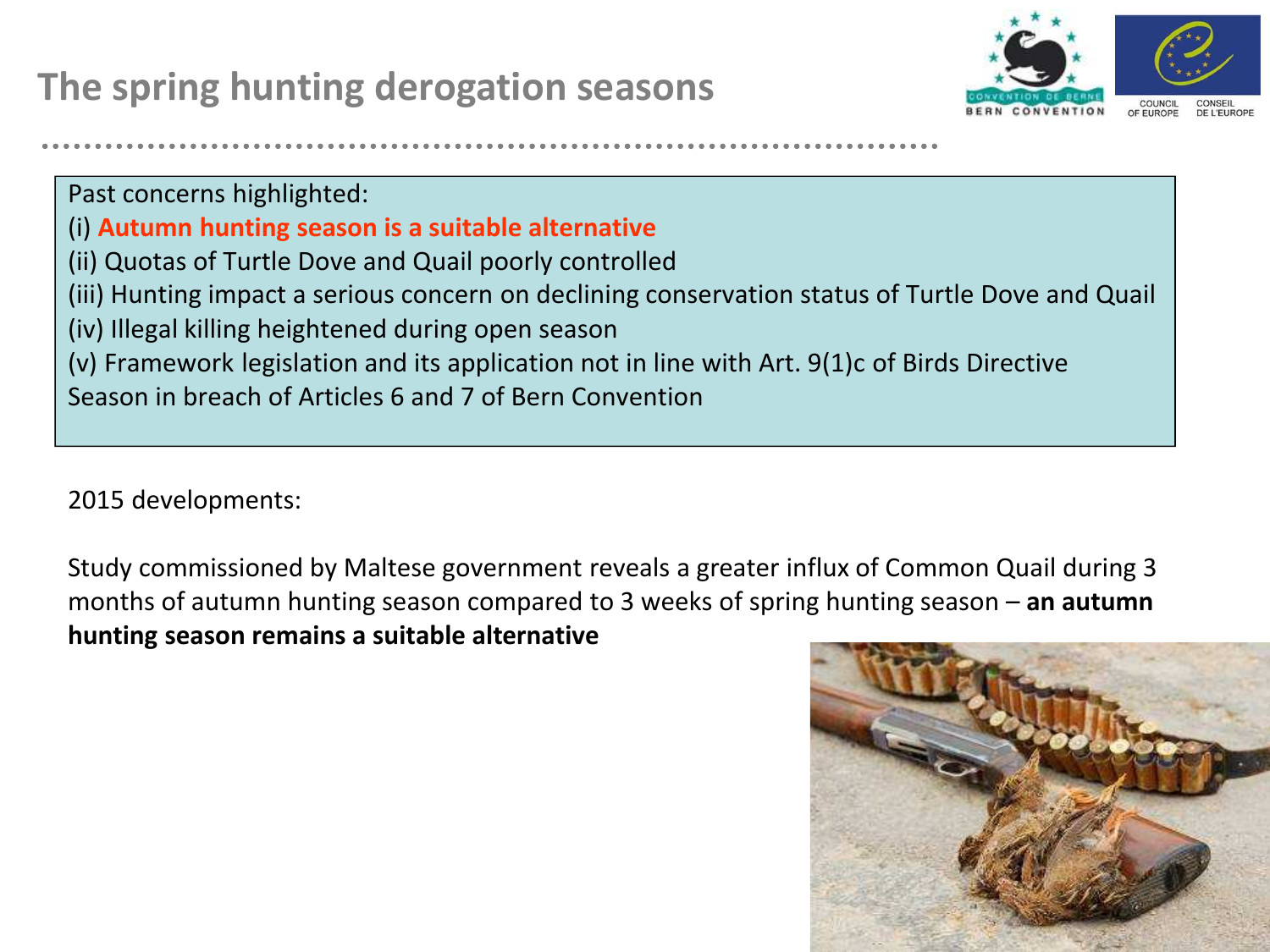

Past concerns highlighted: (i) **Autumn hunting season is a suitable alternative** (ii) **Quotas of Turtle Dove and Quail poorly controlled** (iii) Hunting impact a serious concern on declining conservation status of Turtle Dove and Quail (iv) Illegal killing heightened during open season (v) Framework legislation and its application not in line with Art. 9(1)c of Birds Directive Season in breach of Articles 6 and 7 of Bern Convention

2015 developments:

During the spring hunting season of 2015**,** 

**9,401 hunters** declared catching 2,014 Turtle Doves and 148 Common Quail

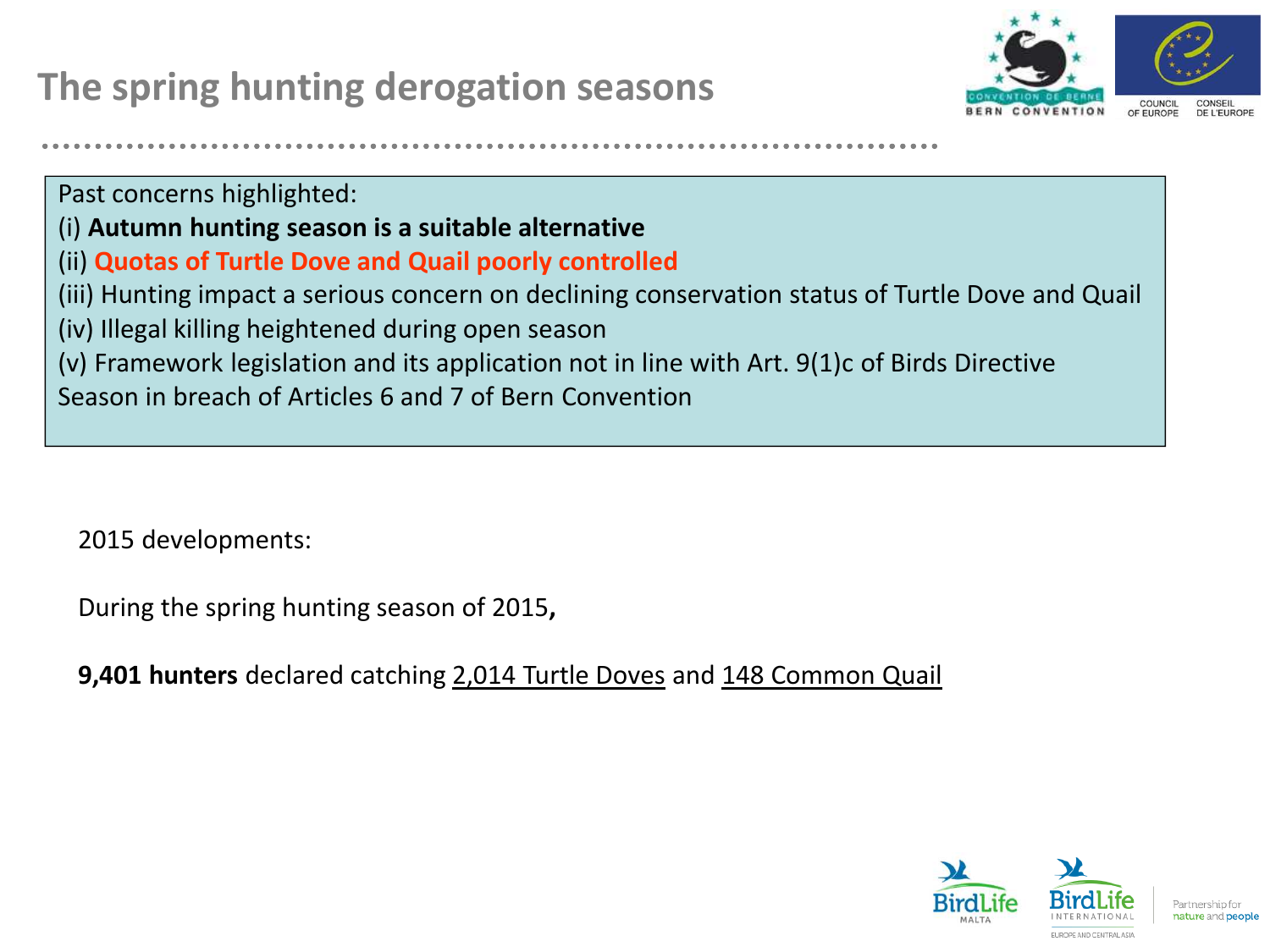

EUROPE AND CENTRAL ASIA

Past concerns highlighted: (i) **Autumn hunting season is a suitable alternative** (ii) **Quotas of Turtle Dove and Quail poorly controlled** (iii) **Hunting impact a serious concern on declining conservation status of Turtle Dove and Quail** (iv) Illegal killing heightened during open season (v) Framework legislation and its application not in line with Art. 9(1)c of Birds Directive Season in breach of Articles 6 and 7 of Bern Convention

*2015 developments:*

European Red-List of Birds launched – **Turtle Dove now classified as Vulnerable in Europe**

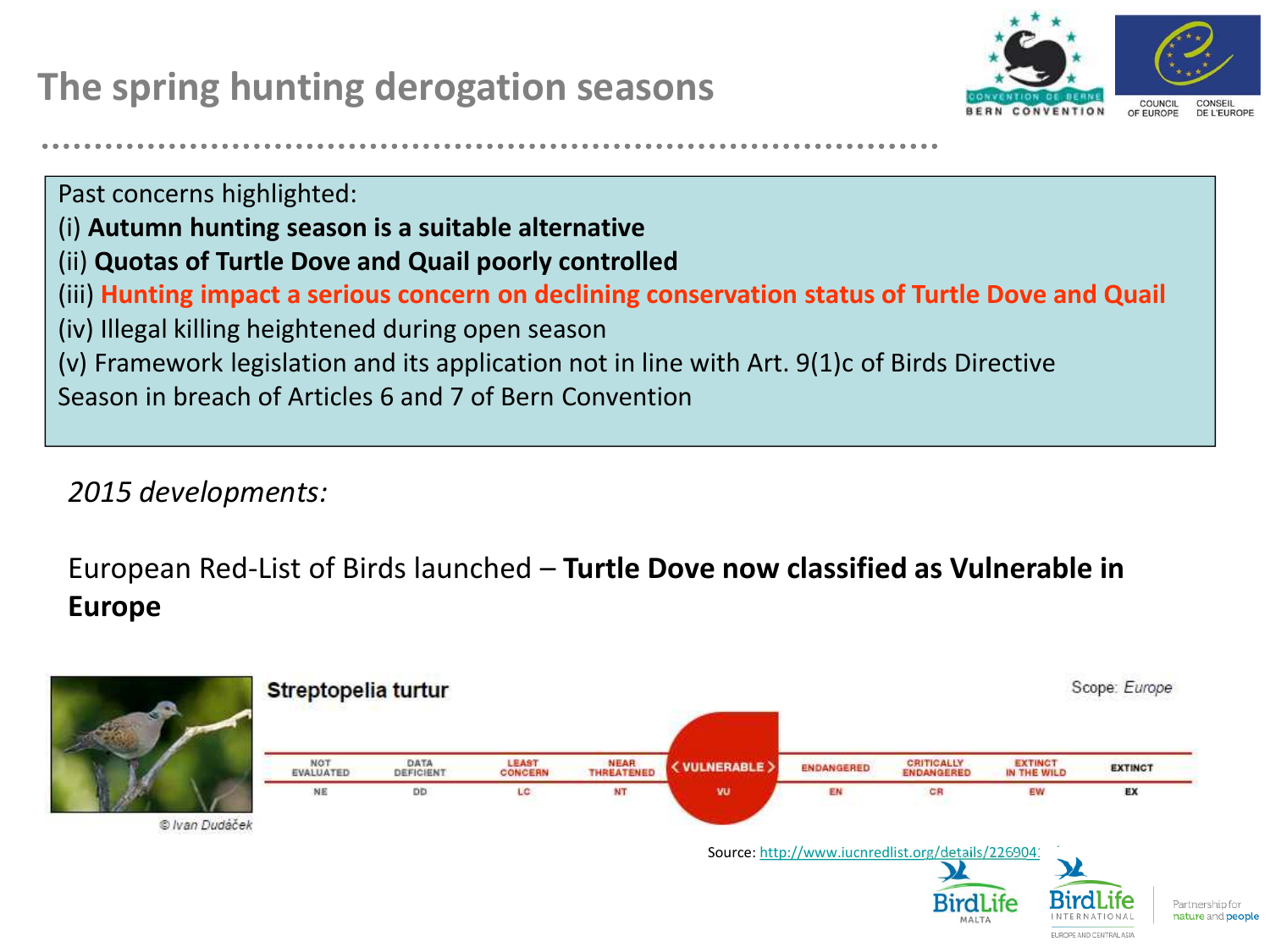

Past concerns highlighted:

- (i) **Autumn hunting season is a suitable alternative**
- (ii) **Quotas of Turtle Dove and Quail poorly controlled**
- (iii) **Hunting impact a serious concern on declining conservation status of Turtle Dove and Quail**

(iv) Illegal killing heightened during open season

(v) Framework legislation and its application not in line with Art. 9(1)c of Birds Directive

Season in breach of Articles 6 and 7 of Bern Convention

#### *2015 developments:*

Incidents following warnings by Prime Minister and abrogative referendum were registered at an all-time low – only one shot protected bird received during open season in comparison to past seasons

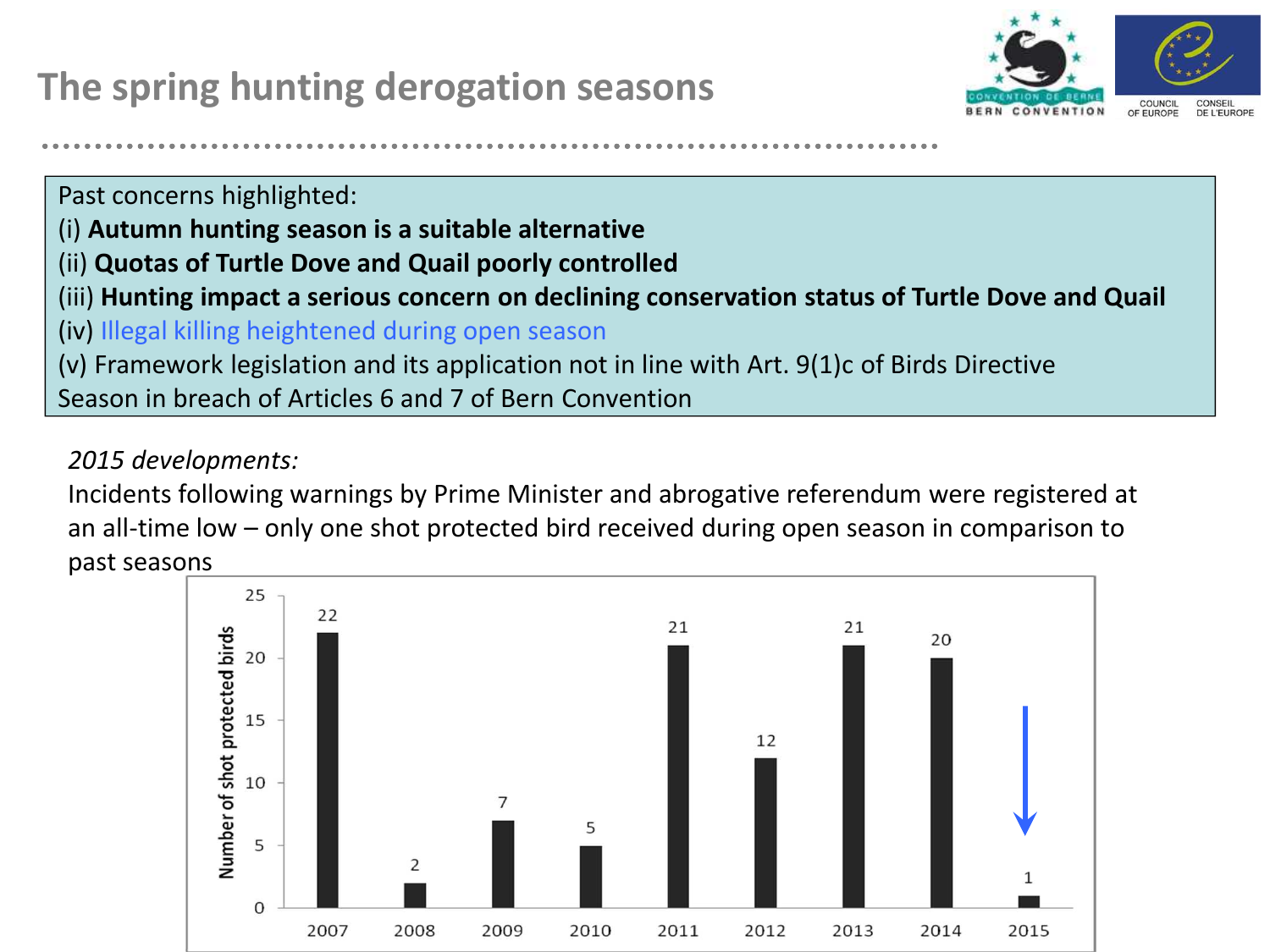

Past concerns highlighted: (i) **Autumn hunting season is a suitable alternative** (ii) **Quotas of Turtle Dove and Quail poorly controlled** (iii) **Hunting impact a serious concern on declining conservation status of Turtle Dove and Quail** (iv) Illegal killing heightened during open season (v) **Framework legislation and its application not in line with Art. 9(1)c of Birds Directive Season in breach of Articles 6 and 7 of Bern Convention**

*2015 developments:*

European Commission has closed the infringement case

However

Conditions demanded of Art 9(1)c of derogation - Judicious use, small numbers, conservation status, proportionality & suitable alternative still are in our opinion not met

Season causes the deliberate disturbance of wild fauna, particularly during the period of breeding and rearing periods (Article 6 – Bern Convention) as well as does not allow the restoration of satisfactory population levels (Article 7 – Bern Convention)

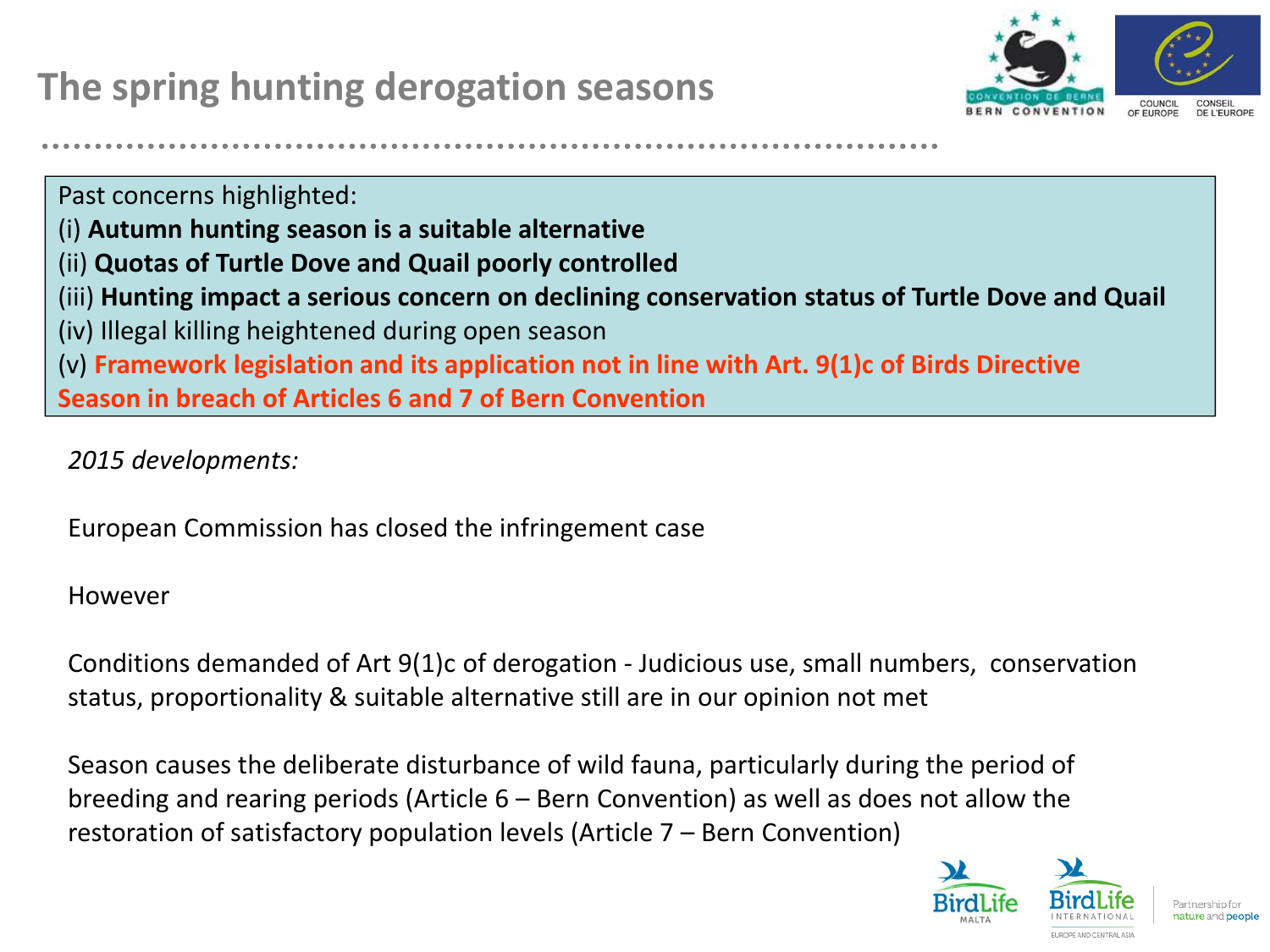



Past concerns highlighted:

- (i) **Autumn hunting season is a suitable alternative**
- (ii) **Quotas of Turtle Dove and Quail poorly controlled**
- (iii) **Hunting impact a serious concern on declining conservation status of Turtle Dove and Quail**
- (iv) Illegal killing heightened during open season

(v) **Framework legislation and its application not in line with Art. 9(1)c of Birds Directive**

**Season in breach of Articles 6 and 7 of Bern Convention**

#### **Future implications - Spring hunting season of 2016**

Will illegal killing keep at a low now that a referendum is not a threat?

Will the Maltese government adhere to consider the new Europe IUCN status of the European Turtle Dove, as demanded by its own framework law?

Will the European Commission address the matter with urgency and demand the matter to be considered from now?

Will the European Commission await for the Maltese government to deliberate this new development and then re-open lengthy infringement processes if the new conservation status is not considered?

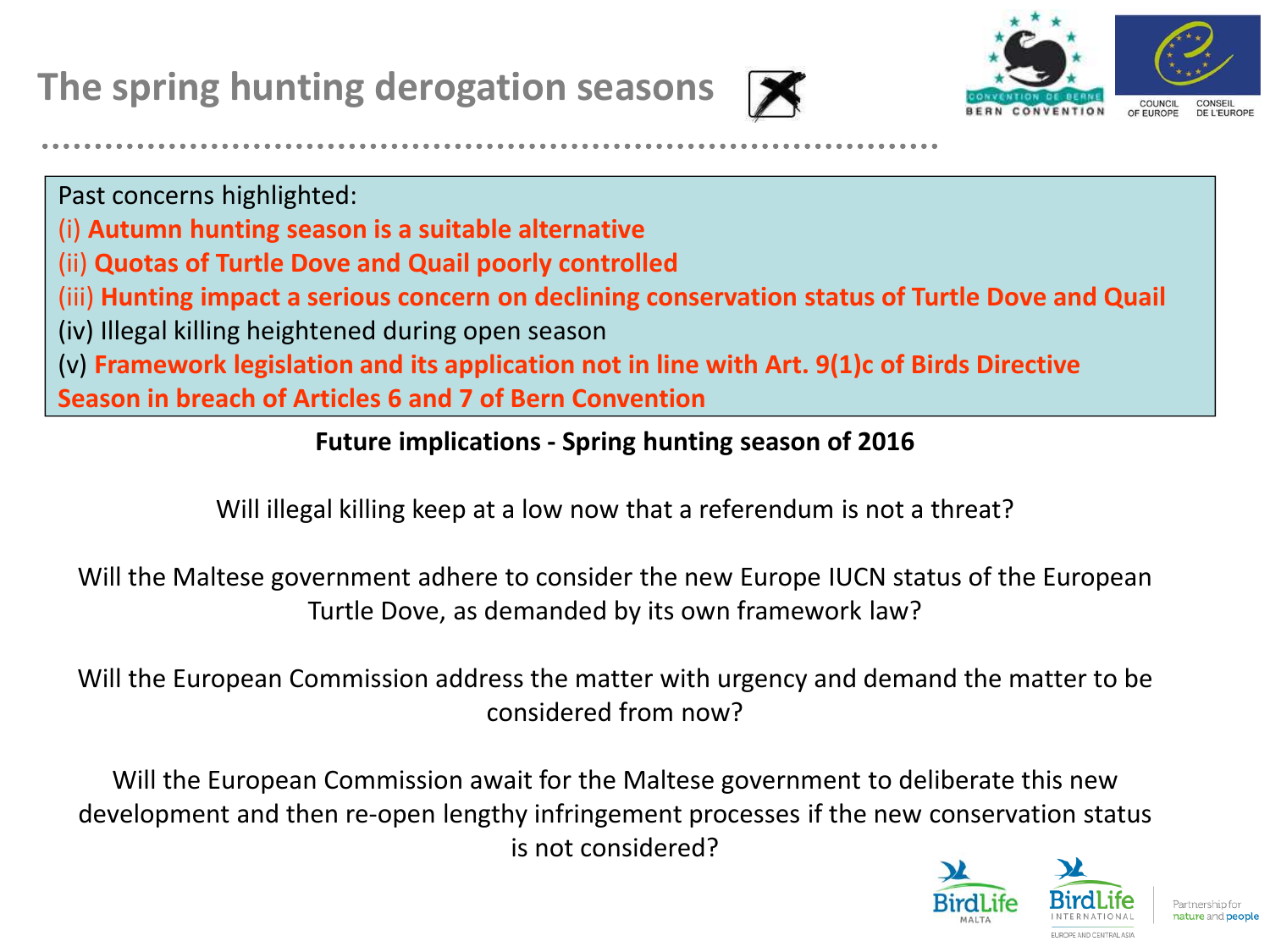### **The trapping derogations – finch trapping**



#### **Background:**

After negotiating a 5-year phasing out period for finch trapping as part of the EU Accession Treaty wth Malta, the trapping of wild finches was made illegal in 2009

Maltese government re-introduced the practice via a derogation applied in October 2014, cancelling a 10-year long moratorium on trapping licences, opening up the practice to a total of over 4,000 trapping licences, a good proportion of which were new licences

BirdLife Malta (supported by BirdLife International) has challenged this position since the start arguing that the conditions of a derogation (Art 9(1)c of BD) cannot be met.

European Commission has challenged Maltese government on the matter, and on the 24th September communicated it is referring the matter to the European Court of Justice.

The main contestation is:

**The capture of wild finches for recreational purposes is not a form of judicious use of wild bird species covered by the Birds Directive** 

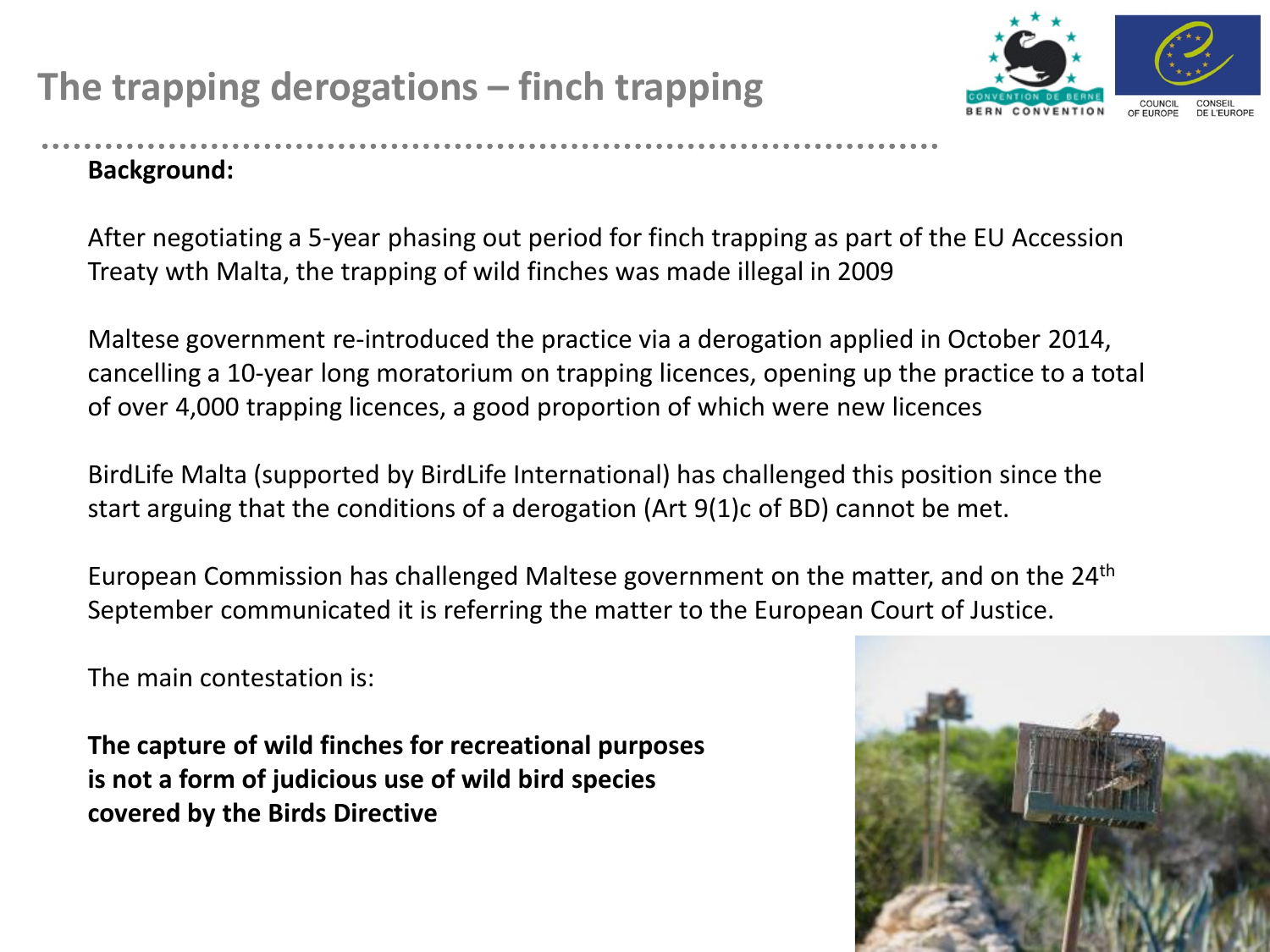### **The trapping derogations – finch trapping**



Partnership for nature and people

#### **Current situation**:

Maltese government opened up applications for licences in 2015 with the intent to open the season

Legal notices announcing dates and quotas not published – though normally season would open on the  $20<sup>th</sup>$  October (in a few days really)

Thousands of trapping sites across the Maltese countryside are being cleared of vegetation and prepared

**Without an interim court junction imposed by the EC, a season may still open in the next days as well as in the next few years until the sentence is given**

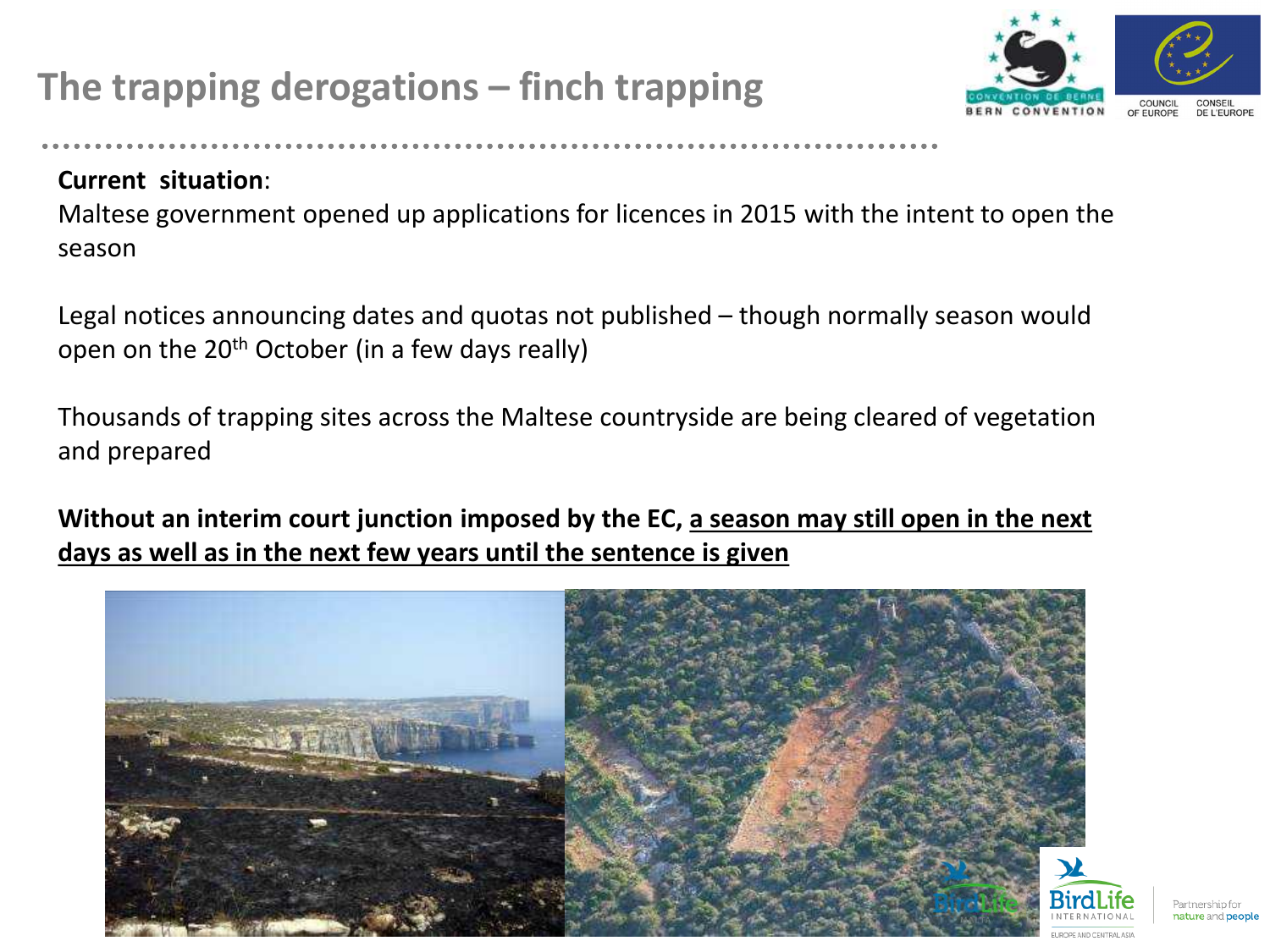# **The trapping derogations – song thrush and golden plover**



#### **Background**:

Maltese government has applied this derogation since EU accession

Conditions were never properly challenged by the European Commission in terms of conservation status (especially for Golden Plover), small numbers and proportionality

European Commission has two date issued two formal warnings against this derogation, with staggered progress on resolving the matter

While finch trapping was in the past illegal, this derogation misused as a loophole for finch trapping – surveys done by BLM revealed between 70% and 90% of sites targeting finches in reality and not Song Thrush and Golden Plover

Most trapping sites illegally situated within Natura 2000 sites causing serious impact to protected habitat

**Main objective of derogation: To supply decoys to kill/trap other wild birds of same species**

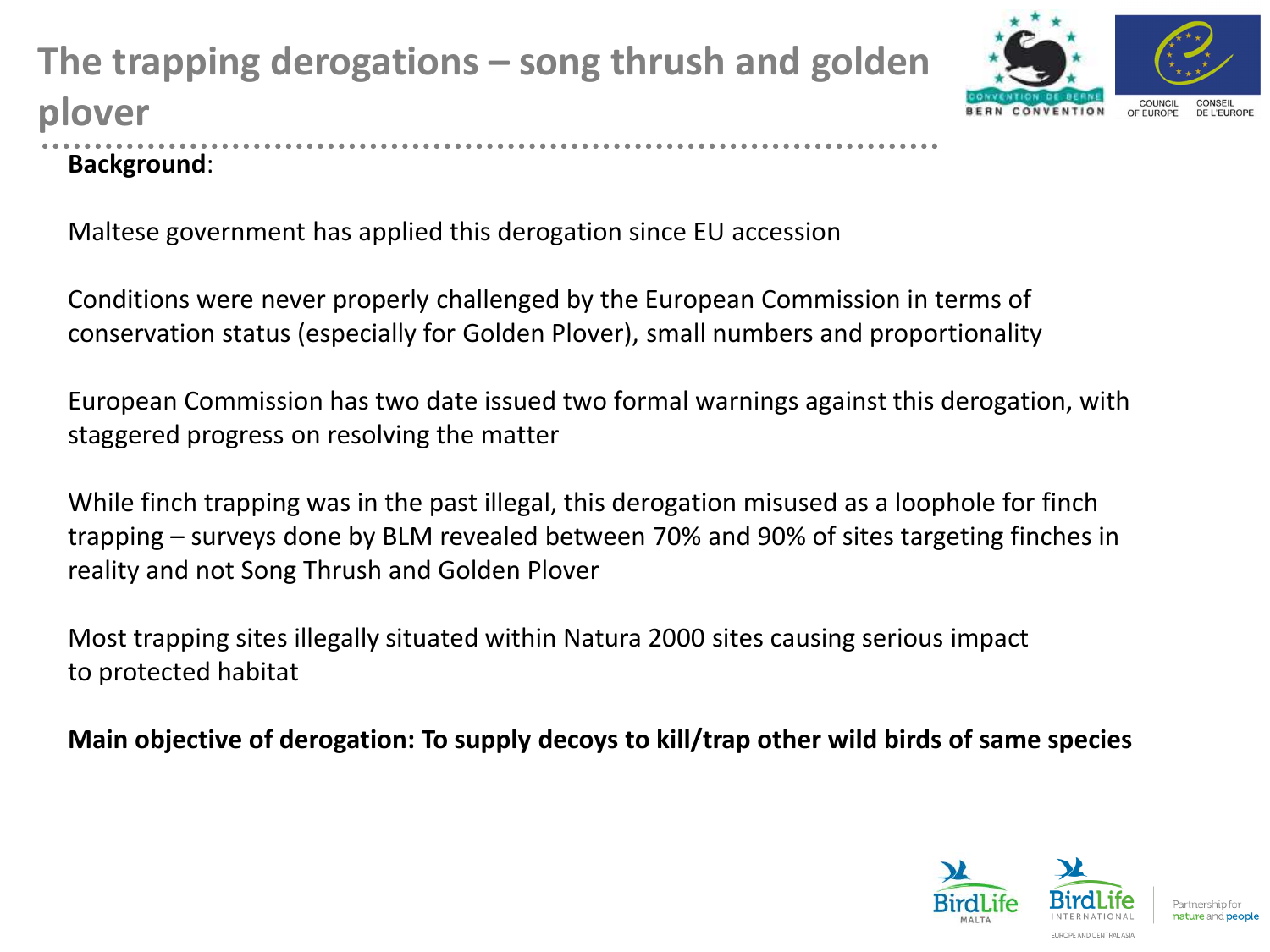

#### **Current situation**:

Maltese government opened up applications for licences in 2015 with the intent to open the season - legal notices announcing dates and quotas not published – though normally season would open on the  $20<sup>th</sup>$  October (in a few days really)

European Commission appears uninterested in challenging derogation further although it has challenged Italy over the need to have derogations to stock decoy birds when other means are available (such as fake decoys and whistles) – **Italy has as of 2015 banned trapping as a result**

If finch trapping is not permitted, yet this derogation is permitted – **trappers will once again inevitably use this derogation to still trap wild finches**

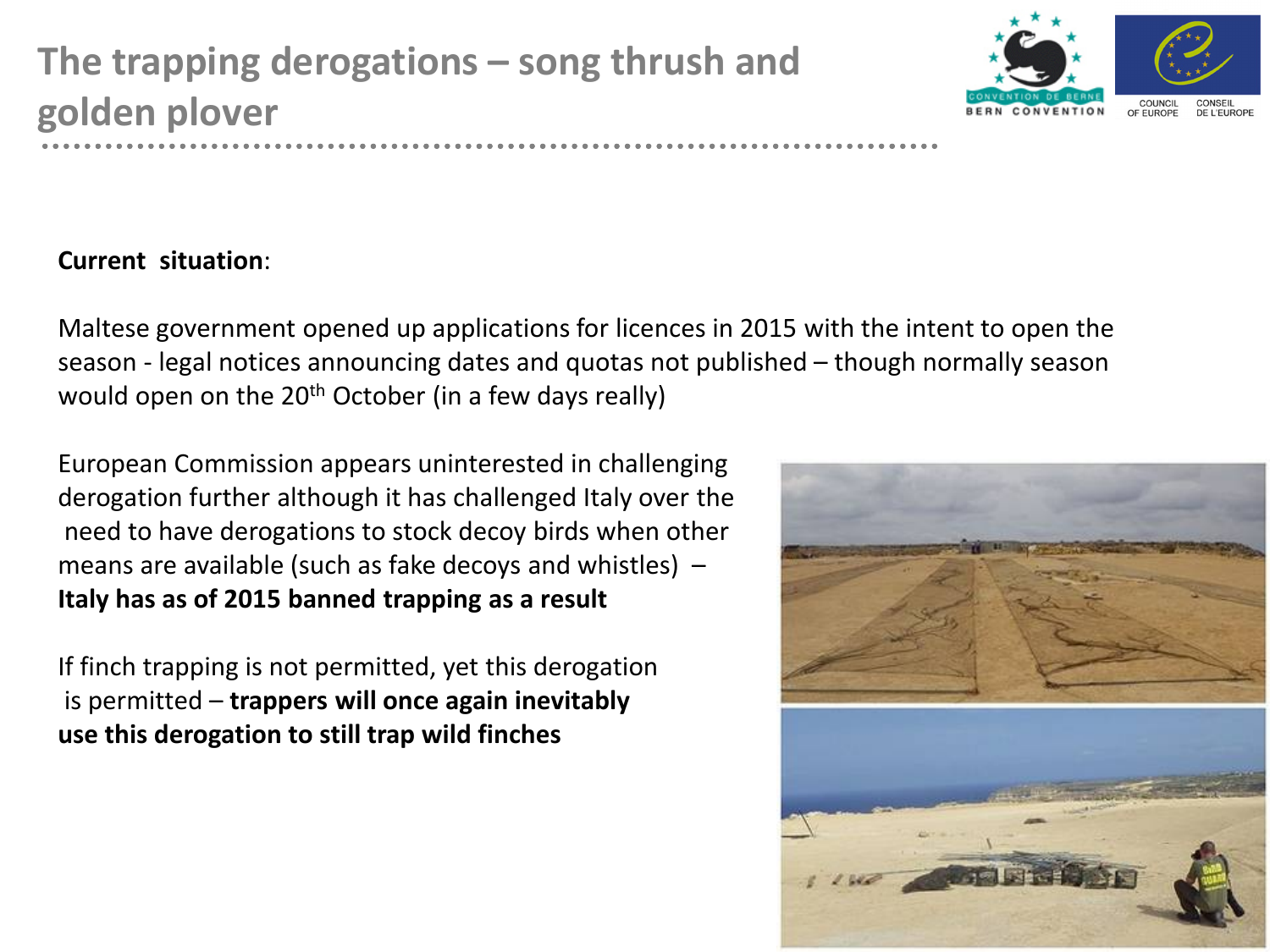

The **illegal killing has shown evident signs of improvement**. Nonetheless it still is manifested in case of rare migrants and enforcement effort is different (such as on the island of Gozo). It is augured the situation will continue improving however it is still at a **precarious stage**.

The situation with **enforcement requires further improvements** – a clear division of policy making and enforcement with better legislative precautions such as the 3pm curfew; and a wildlife crime unit

**Malta's spring hunting derogation is now more than ever unsustainable**. A serious consideration of the new IUCN status and a recognition that the autumn hunting season is a suitable alternative need be acknowledged.



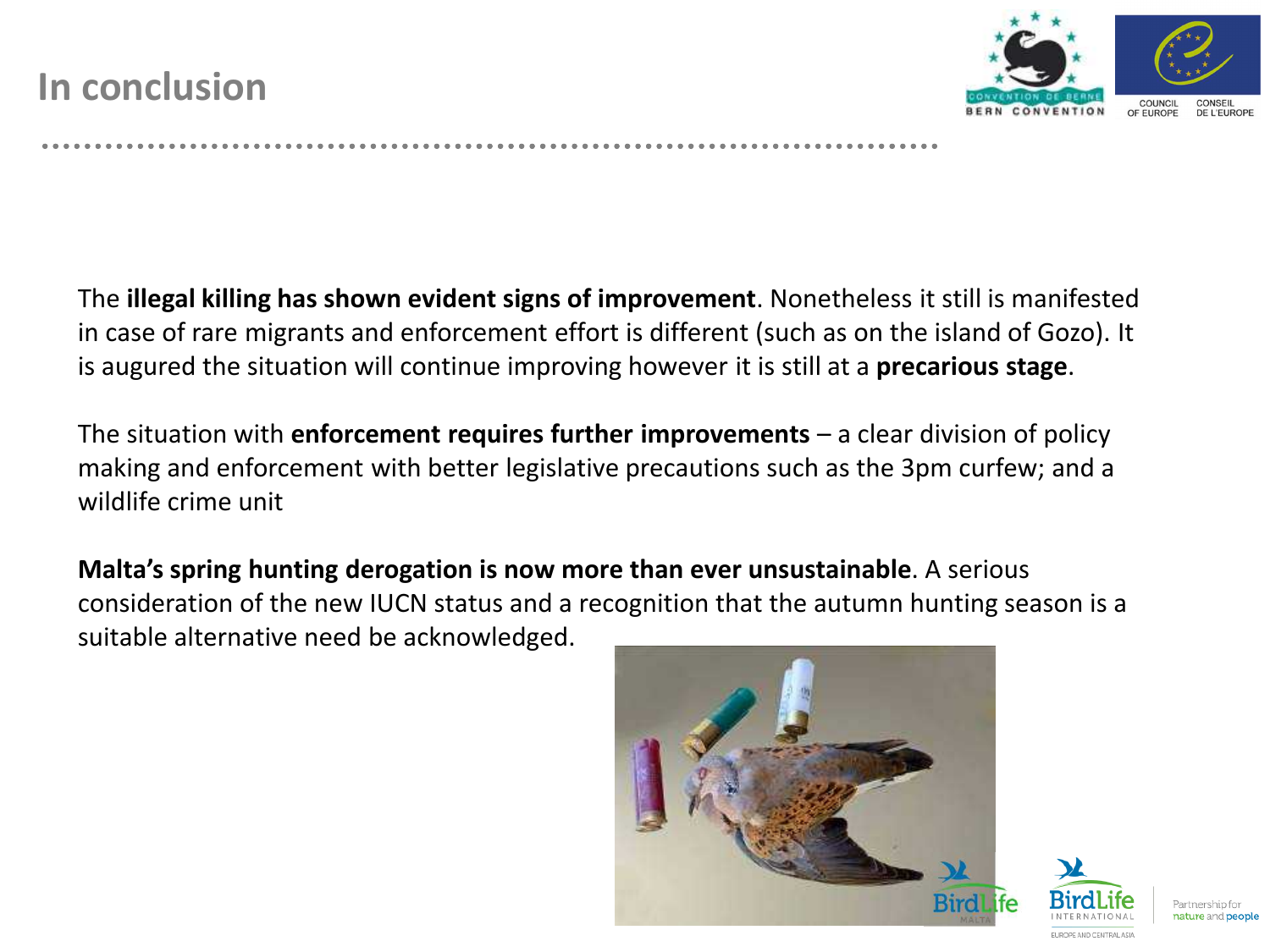

Malta's finch trapping derogation is in clear breach of the Birds' Directive. Until the matter is solved in court, the **European Commission needs to impose a ban on trapping**.

Malta's song thrush and golden plover derogation needs to be revisited over its justification. Its misuse in past years means that a ban on this practice will also guarantee no forms of illegal trapping.

**The Council of Europe and Bern Convention signatories should ensure continued progress with the illegal killing situation in Malta, especially by ensuring that derogations do not continue to be applied incorrectly – thus safeguarding the principles of both the Birds Directive and the Bern Convention**





EUROPE AND CENTRAL ASIA